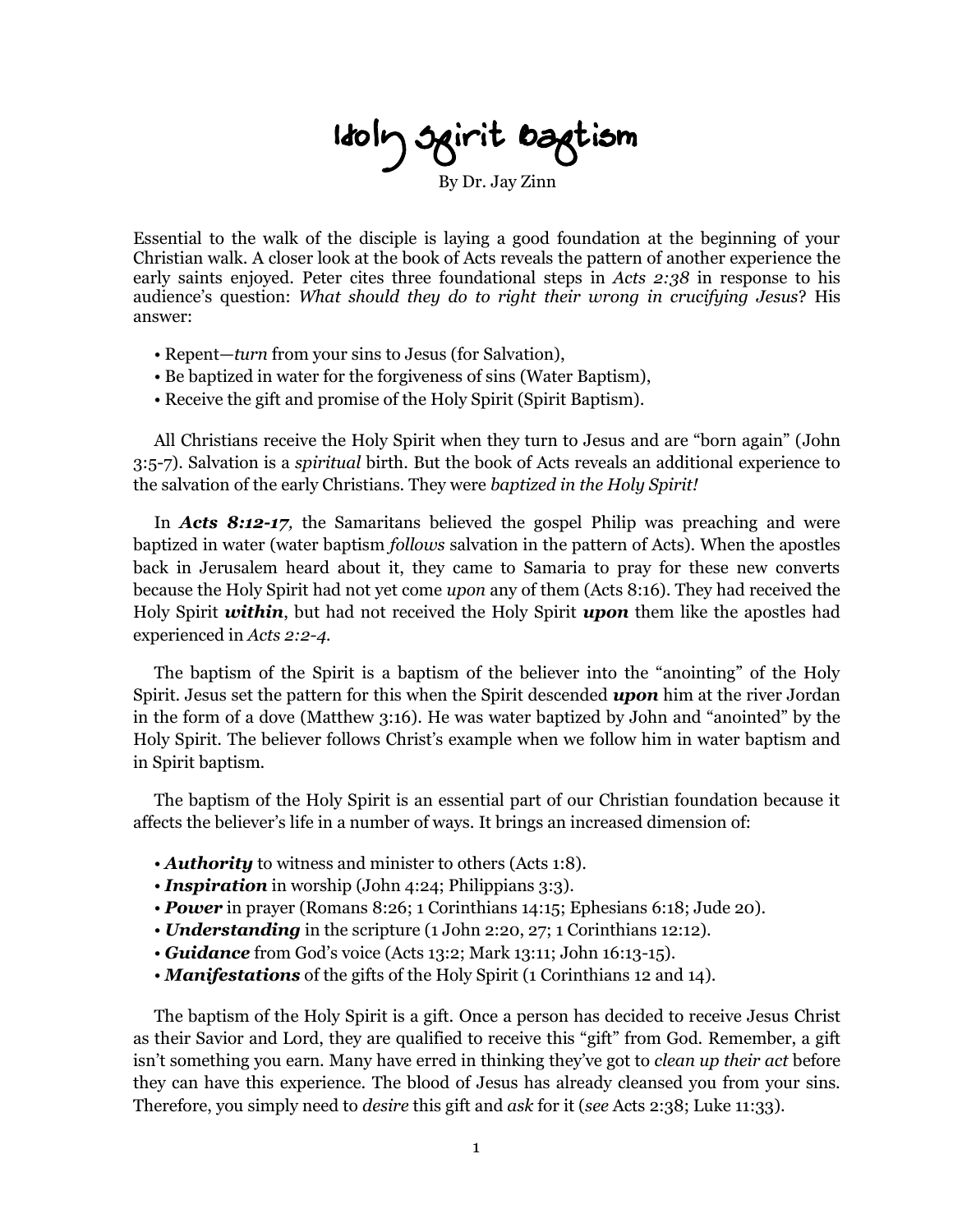Some of you may wonder how you can know if you've received this gift? This is a legitimate question because it is more than just "taking it by faith." There is a tangible experience that accompanies the baptism of the Holy Spirit. It is called—*speaking in* tongues. Look closely at the experience of the early church converts in four classic illustrations:

**1) The 120 Jewish converts** in *Acts 2* spoke in tongues (a new language) when the Holy Spirit came *upon* them in an upper room in Jerusalem. Visiting Jews from other countries were drawn to this phenomena when they heard the 120 speak about God's glorious works in their own native tongue (Acts 2:11-12). Amazed at this, the crowd asked what this meant, to which Peter replied (verse 16): "This is what was spoken [foretold] by the prophet Joel." Joel had prophesied the coming of this experience (Joel 2:28-29), and so did Jesus (see Acts 1:4-5, 8). Peter also tells the crowd: "Exalted to the right hand of God, he [Jesus] has received from the Father the **promised** Holy Spirit and has poured out what you now **see** and **hear** (Acts 2:33)." So what did the crowd see and hear? One hundred-and-twenty disciples speaking in a new language—the tangible evidence of the baptism (anointing) of the Holy Spirit. The tangible evidence of Christ's anointing was the *dove.* The tangible evidence of the Christian's anointing is *tongues*.

**2) The Samaritan converts** in *Acts 8* spoke in tongues by implication. When the apostles came down from Jerusalem to Samaria and laid hands on the new converts, Simon the sorcerer SAW something he wanted to purchase—the ability to lay hands on people and impart the gift of the Holy Spirit. Peter rebuked him for this and said, "May your money perish with you, because you thought you could buy the **gift** of God with money! You have no part or share in this **ministry** (the Greek word for "ministry" here is **logos:** *something said, or utterance*)." Simon saw something **uttered**. So in light of the pattern of Spirit Baptism seen in Acts, it is safe to conclude that Simon saw the Samaritans speaking in *tongues* (new language).

**3) The Roman converts** in *Acts 10* spoke in tongues. The saved Jews who came with Peter to the household of Cornelius were surprised when they witnessed the Gentiles receive the *gift* of the Holy Spirit. How did they know? Because they heard them *speaking in tongues!* Peter acknowledged immediately that this household had received the Holy Spirit just as he and the others had on the day of Pentecost. So he ordered them to also to be water baptized to complete the foundation of their conversion. When the apostles back in Jerusalem confronted Peter for going into the home of Gentiles (*see* Acts 11), he explained how God led him there and how Cornelius and his house had received the same *gift* the apostles did on the day of Pentecost. Case closed. No one could refute the *evidence*. The Gentiles had *spoken in tongues* like the Jews did when they were anointed by God.

**4) The Greek converts** in *Acts 19* spoke in tongues. In his journey through the interior of Asia Minor, Paul came across twelve disciples who were not baptized correctly, nor had they been baptized in the Holy Spirit. When Paul settled the issue about water baptism, he laid his hands on them and the Holy Spirit came *upon* them and they *spoke in tongues* (Acts 19:6).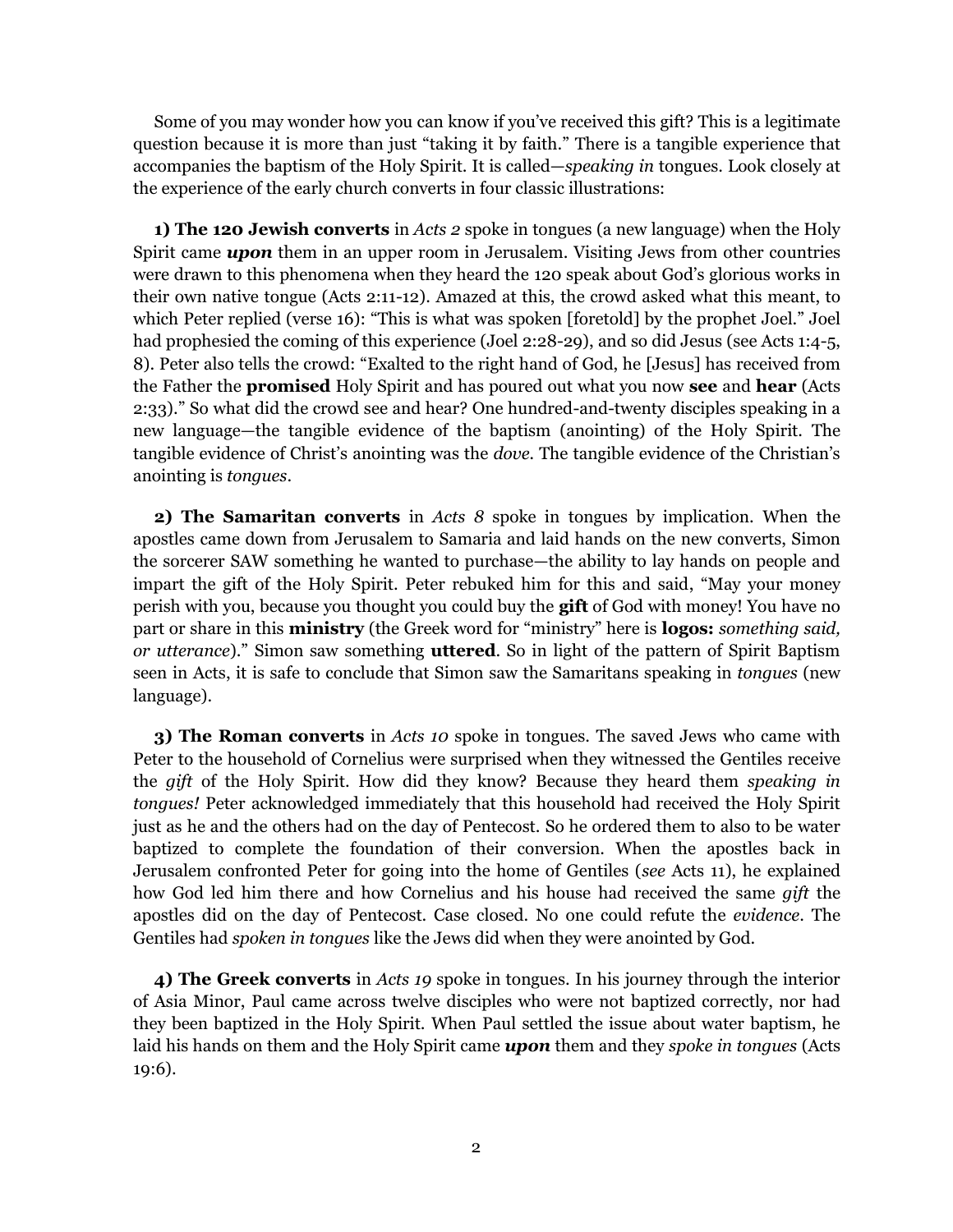In all of the incidents in Acts, the pattern is clear. Something tangible was *seen* and *heard* when the early saints received the baptism of the Holy Spirit. Tongues was the immediate evidence. Jesus himself predicted this would happen when he said, *"And these signs will accompany those who believe…they will speak in new tongues"* (Mark 16:17).

Speaking in tongues is also mentioned in *1 Corinthians 12, 13,* and *14* explaining the gift's purpose, practice, and dynamics. The book of Acts provides the *historical* record of the experience—1 Corinthians provides the *insight*. There will be more on 1 Corinthians in next week's assignment.

What is so amazing about this experience is that every believer in Christ can have it. YOU can have it. It's not earned; it is a gift. Peter told the crowds, *"The promise [gift of the Holy Spirit] is for you and your children and for all who are far off—for all whom the Lord our God will call"* (Acts 2:39). To say this was only an experience for the early church Christians does not line up with Peter's promise that this gift is for *all*. The baptism of the Holy Spirit is just as much for us today as it was for 120 on the day of Pentecost and the other new converts in the book of Acts.

You're probably wondering by now why God would choose the manifestation of an *unknown* tongue to be the evidence of the Baptism of the Holy Spirit? The answer may be found in the fact that the most unruly part of our body is the *tongue*—a part that no one can tame according to *James 3*. Speaking in tongues, however, is the Holy Spirit enabling the utterance to come forth (Acts 2:4). Since the Holy Spirit is providing the utterance, then it is truly a time when the tongue is tamed and speaking only that which edifies (1 Corinthians 14:4).

When I first spoke in tongues I couldn't understand the language. The apostle Paul clarifies this when he said that our "spirit" is speaking *mysteries* to God and, therefore, will not be understood by our minds (1 Corinthians 14:2). This is why it is called an *unknown* tongue. Paul further explains that, when we speak in tongues, our mind is not producing the language because it is coming from our "spirit" (1 Corinthians 14:14).

So what is our spirit? **Proverbs 20:27** says:

#### *"The human spirit is the lamp of the LORD that sheds light on one's inmost being."*

Apparently the physical location of our *spirit* is in the middle section of the body. When our conscience is pricked, a physical reaction occurs in our gut (like butterflies). Proverbs also indicates our *spirit* is the *Lord's lamp* (i.e., the conscious awareness of the existence of God).

When Adam and Eve were created, God designed them in His image as three-part beings. Therefore, we have a *body*, a *soul*, and a *spirit* (see 1 Thessalonians 5:23).

The **body** (our *world*-conscious part) is the visible, physical home of our invisible soul and spirit.

The **soul** (our *self*-conscious part) is our mind and comes from the Greek word, *psuche,* which is where the word psychology (study of the mind) comes from.

The **spirit** of man is our *God*-conscious part.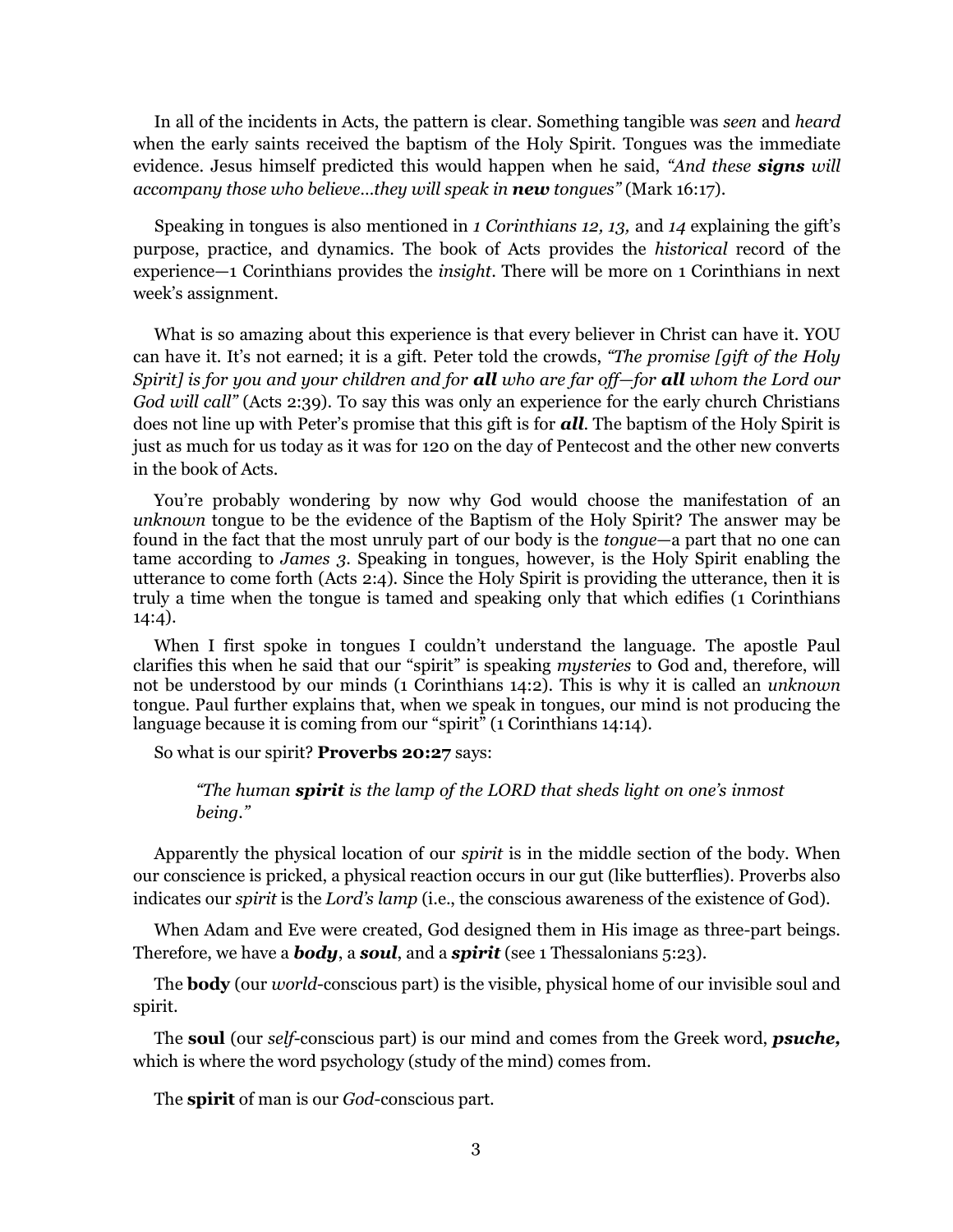This is how our *soul* (the mind) can have its own language while our *spirit* receives and speaks another language when we are baptized in the Holy Spirit.

Here is a list of things that are happening when a Christian speaks in tongues:

- The Holy Spirit (in us) enables our "spirit" to speak in tongues (Acts 2:4).
- We're uttering "mysteries" to God with our spirit (1 Corinthians 14:2).
- We're praying in a tongue we don't understand (1 Corinthians 13:1; 14:2, 15-16).
- We're praying "in the Spirit" with our spirit, which builds faith (Jude 20).
- We're praying a prayer God understands, which edifies us (1 Corinthians 14:4a).
- It's a perfect prayer because its source is in the Holy Spirit (Acts 2:4).
- It is a way the Holy Spirit intercedes for us in our weakness (Romans 8:26-27).
- It burns up the *chaff* (of sin) in our lives (Isaiah 4:4; Matthew 3:11-12).
- It imparts a greater boldness to witness (Acts 1:8; 4:13, 31).

As I have led hundreds of people into this experience, I often come across someone who asks me, "What if God doesn't want to give this to me, or what if I get a demon instead?" These are legitimate questions and here's what I tell them. Look closely at what Jesus says in **Luke 11:9-13:**

*"So I say to you: Ask and it will be given to you … for everyone who asks receives …. Which of you fathers, if your son asks for a fish, will he give him a snake instead? Or if he asks for an egg, will he give him a scorpion? If you then, though you are evil, know how to give good gifts to your children, how much more will your Father in heaven give the Holy Spirit to those who ask him!"*

The principle here is obvious. If we ask God for the "gift" of the Holy Spirit, which *he* initiated, and it says in his Word that it is ours for the asking, why would he not give it to us?

And why would he give us a scorpion or snake (symbolic for devils) instead of the Holy Spirit? What parent would do that to their child? Parents give good gifts—not harmful gifts to their children. *How much more* will our heavenly Father give us the Holy Spirit when we ask him? God not only wants to give the baptism of the Holy Spirit to us; it will be exactly what we asked for and not a demonic spirit.

If you're interest has increased through this study to desire this for yourself, then how can you receive this "gift" of the Holy Spirit and speak in tongues? Trust me when I say, it is not difficult at all to get it. Many are amazed at how simple it is once they've stepped out in faith to receive it.

First, you must repent (be willing to turn from everything the Bible calls sin) and accept Jesus Christ as your Lord (Master) and Savior (Acts 2:38-39; Romans 10:8-13). If you've already done this then understand, believe and act upon the following steps:

- It is Biblical (be thoroughly convinced through examining the scriptures).
- It is God's will for you (Ephesians 5:17-18).
- It is applicable for today's Christian (Mark 16:17; Acts 2:39).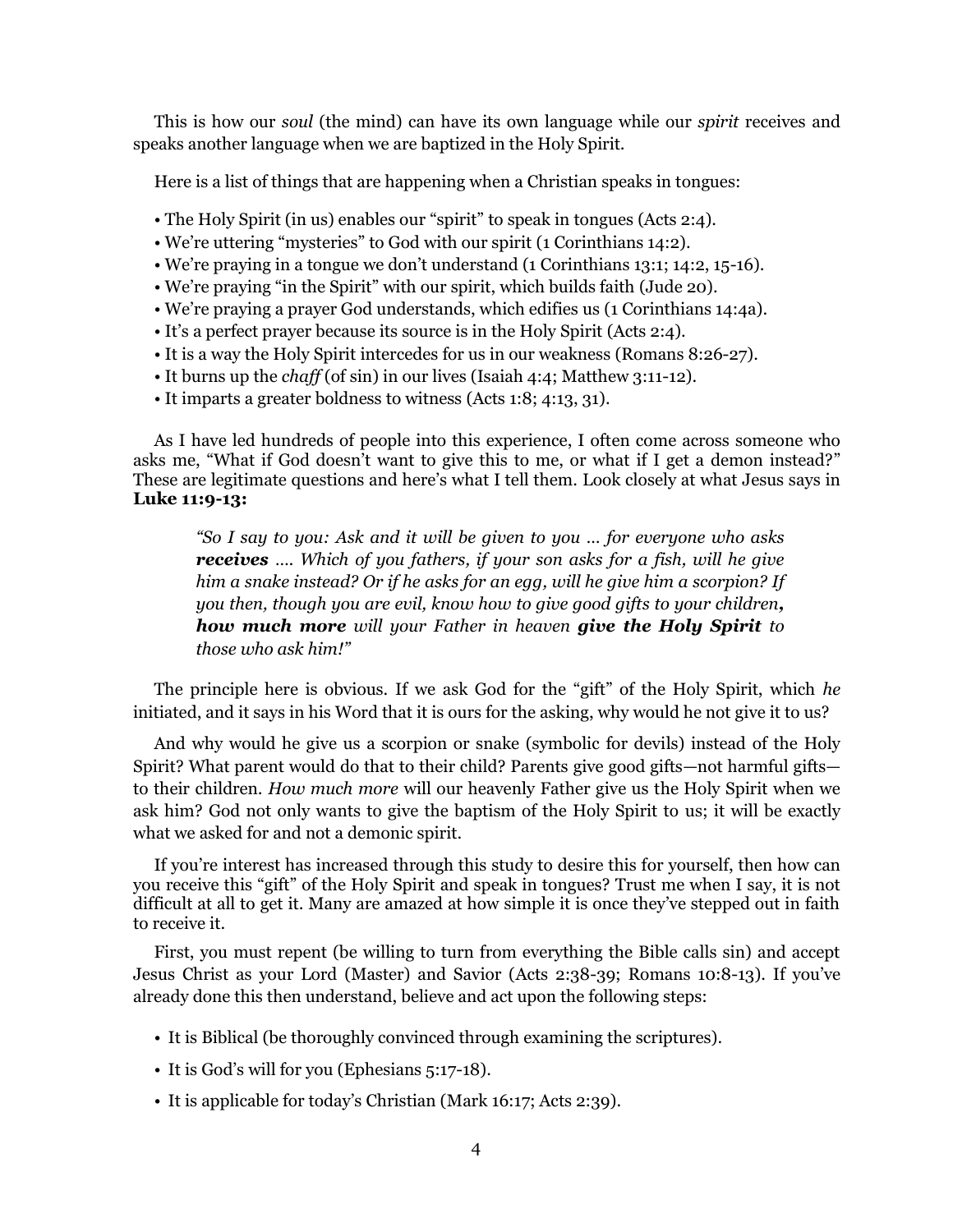- It is not your salvation experience, but distinct from it (Acts 8:14-17).
- It is evidenced by speaking in a language (tongue) you won't understand (Mark 16:17; 1 Corinthians 14:2 and 15).
- It is for your spiritual growth and edification (1 Corinthians 14:4a; Jude 20).
- You must really want this gift, and believe God will give you what you have asked for (Luke 11:9-13; Hebrews 11:6; James 1:6-7).
- Jesus is the baptizer in the Holy Spirit (Matthew 3:11; Luke 24:49). Ask him to baptize you with the evidence of an *unknown* tongue.
- After you ask, say nothing more in the language or languages you understand because your mind won't be producing the new language (1 Corinthians 14:14). It will come from your spirit (i.e., out of your belly—see John 7:38). To speak from your mind is to shut off the valve from which the river flows.
- Understand that God uses your lips and your voice when you speak. You can't speak with your mouth closed tight. Neither can you speak in tongues unless you begin to give voice, and step out to speak in a new language as the Holy Spirit gives the utterance. Speak it out loud.
- Once you begin to speak in tongues, relax and let it go. Keep speaking for as long as you wish. Your language will grow, and your faith will increase. Your spirit is now speaking *mysteries* to God so don't give any thought to the fact that you don't understand what you're saying (1 Corinthians 14:2, 14).
- As you're speaking there's something else you can do with your new language. Paul says, *"So what shall I do? I will pray with my spirit … I will sing with my spirit"* (1 Corinthians 14:15). You can also *sing* in tongues! Put a tune to it, any tune. Sing in your new language! It's fun!
- Pay no attention to the lies the devil will fire into your thoughts, such as: "You're not really speaking in tongues, you're just making it up!" If this happens to you, it isn't uncommon. The majority of those who received their new language had the same thoughts. Why? Because it's new and doesn't seem possible. Or maybe our intellect is trying to reject it because it seems foolish. Whatever the doubts, understand it is Satan who wants to keep you from having this gift. Ignore him and keep speaking in tongues. In time, the doubts will cease as your faith increases.
- Finally, pray in tongues often. Paul did (1 Corinthians 14:18). Also understand you can start and stop at any time. You are in control of the praying. Tongues will not come without you initiating it (1 Corinthians 14:15).
- It brings the supernatural power (anointing) of God to operate in the gifts of the Spirit (1 Corinthians 12:1-11). This is what happened to Jesus after he was anointed by the Holy Spirit at the Jordan River:

*Luke 4:1* — *"Jesus, full of the Holy Spirit, left the Jordan and was led by the Spirit into the wilderness."*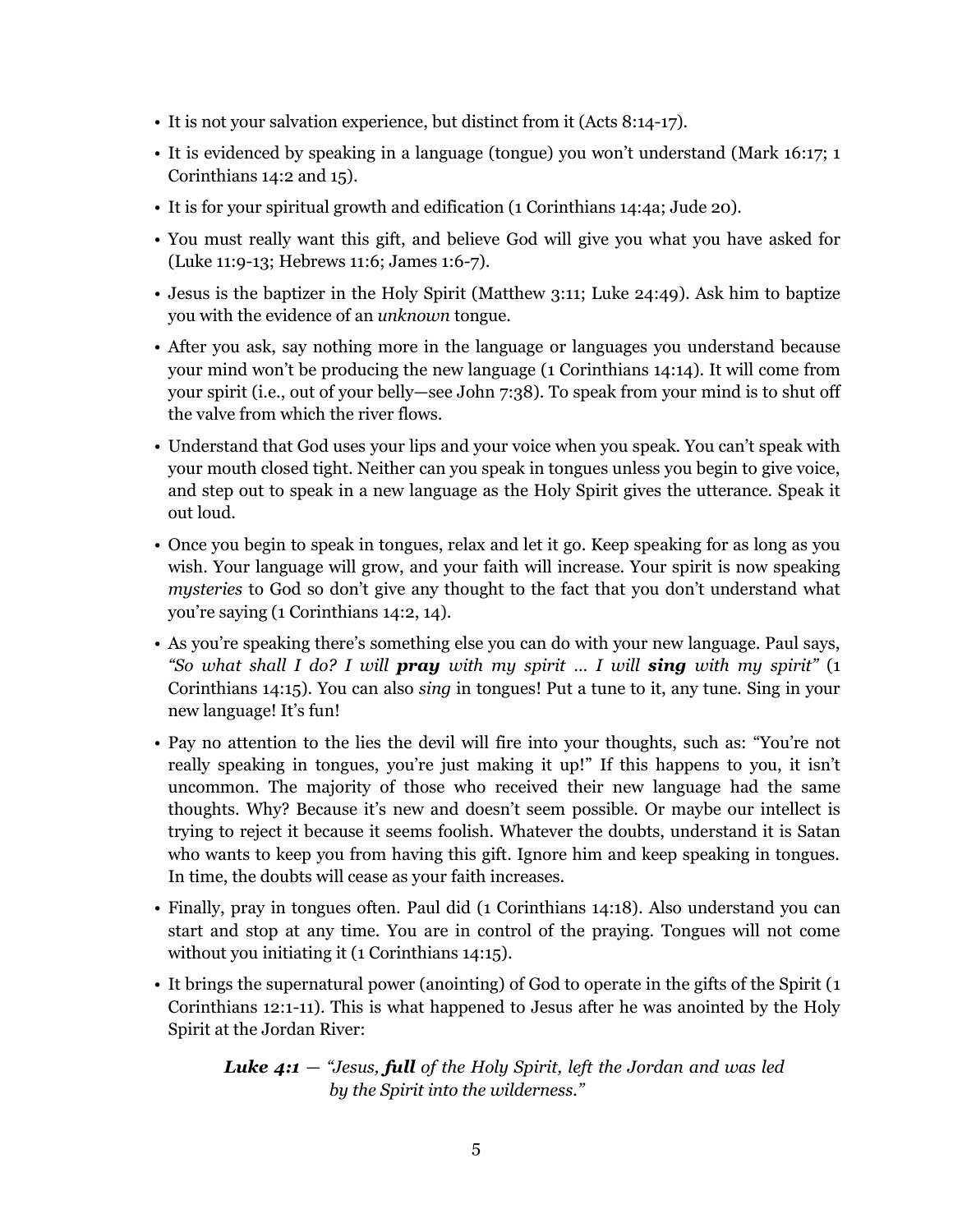*Luke 4:14* — *"Jesus returned to Galilee in the power [Greek: dunamis] of the Spirit."*

• This same Holy Spirit power to operate in the gifts, Jesus promised to us, his disciples:

```
Luke 24:49 — "I [Jesus] am going to send you what my Father 
    promised; but stay in the city until you have been 
    clothed with power from on high."
```
*Acts 1:8* — *"You will receive power when the Holy Spirit comes on you."*

```
Acts 19:6 — "The Holy Spirit came on them, … they spoke in tongues 
 and prophesied [the gift of prophecy]."
```
At the turn of the 20th century, a Methodist evangelist by the name of Charles F. Parham opened a Bible School in Topeka, Kansas. He gave his forty students an assignment to diligently study what the book of Acts showed to be the evidence of the Baptism of the Holy Spirit and report back in three days. Each student's findings were the same: every recipient baptized in the Holy Spirit spoke in "other" tongues. The result of this study sent them to their knees in prayer for God to bless them with this gift.

As it was for the 120 disciples on the day of Pentecost, the Holy Spirit came upon these students and they began to speak in tongues. This event sparked a renewal and revival that spread across the Midwest and Southern California to a humble Los Angeles mission on Azusa Street.

By 1906, people came from all over the world to Azusa to see this experience and hear more about it from the leader of the mission, a black pastor named William J. Seymour. Many who heard the message believed and received the baptism with the evidence of speaking in tongues, and took their experience back to their own countries. As in the case for all restored truth, this doctrine was not embraced by all and is still resisted to this day. It is my hope to shed some light on the controversies and misunderstandings that surround this subject of speaking in tongues.

I will begin with this important point: The doctrine of speaking in tongues is "nonessential." This means it is a matter of individual conviction and has no bearing on determining one's salvation. It is not a heaven or hell problem. What matters most is to respect the convictions on either side of this teaching and agree to disagree in a loving and humble attitude toward each other. It should never be an "us vs. them" in matters of "nonessential" doctrines. Whatever our personal convictions are on this subject, let us follow the admonition of Paul in his letter to the Romans (12:10, 16):

*"Be devoted to one another in brotherly love. Honor one another above yourselves. … Live in harmony with one another."*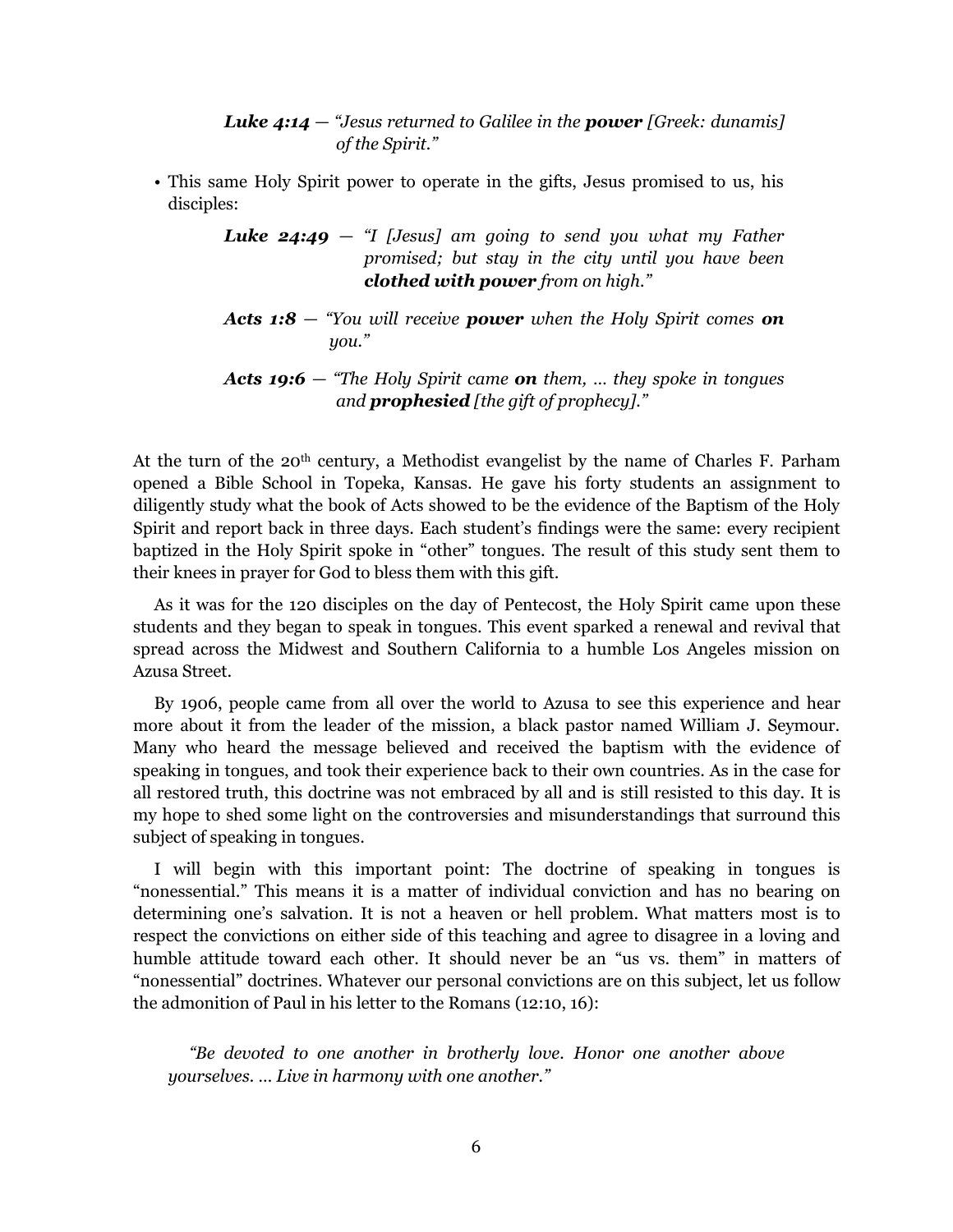# **Why is there such controversy surrounding this experience?**

- **Controversy** surrounds this because of the erroneous teaching of some claiming that a person is not saved until they speak in tongues. The Bible does not teach this.
- **Controversy** surrounds this because restored foundational truths of the early church—lost during the "dark ages"—have always been met with resistance. This is how denominations came about. God would restore a truth to people seeking to embrace that truth, and then the subsequent controversy would cause church leaders to force a separation of those who embrace the restored truth from the rest of the fellowship. The "new" doctrine then becomes the cornerstone of a newly formed denomination of like-minded believers on that teaching.

In time the newly formed denomination settles in, becomes entrenched in what was once fresh and new, and goes from being "rejected," to unwittingly becoming a "rejecter" of the next truth God restores to the church. Church history affirms this. The same has held true for the doctrine of speaking in tongues—thus, the rise of Pentecostal denominations after the turn of the 20<sup>th</sup> century.

**• Controversy** surrounds this experience because of fear.

*Fear of the lack of faith*. Though one may see it in scripture, it's hard to cross the line of faith required to believe this could actually happen today.

*Fear of rejection*. What if God doesn't give it to me when I ask for it? What does that mean? Am I not worthy of it? If I do get it, how will that affect my current relationships with those who think this isn't from God or isn't for today?

*Fear of deception*. Either in missing out on real truth or embracing false teaching.

 These are only a few types of the *fears* that shake up people's comfort zones, and feed the sense of controversy.

- **Controversy** surrounds this experience because of pride. Proverbs 13:10 says, "*Where there is strife, there is pride."* Pride is on both sides of the fence. Pride from those who have much at stake to change their views, and pride by those who assume a superior posture over those who have not experienced this yet.
- **Controversy** surrounds this because of the misunderstanding of scripture references used for or against this experience.

# **What are the misunderstandings surrounding this experience?**

# *The First Misunderstanding:*

# **The belief that the "gift" of salvation and the "gift" of the Holy Spirit are the same gift and experience.**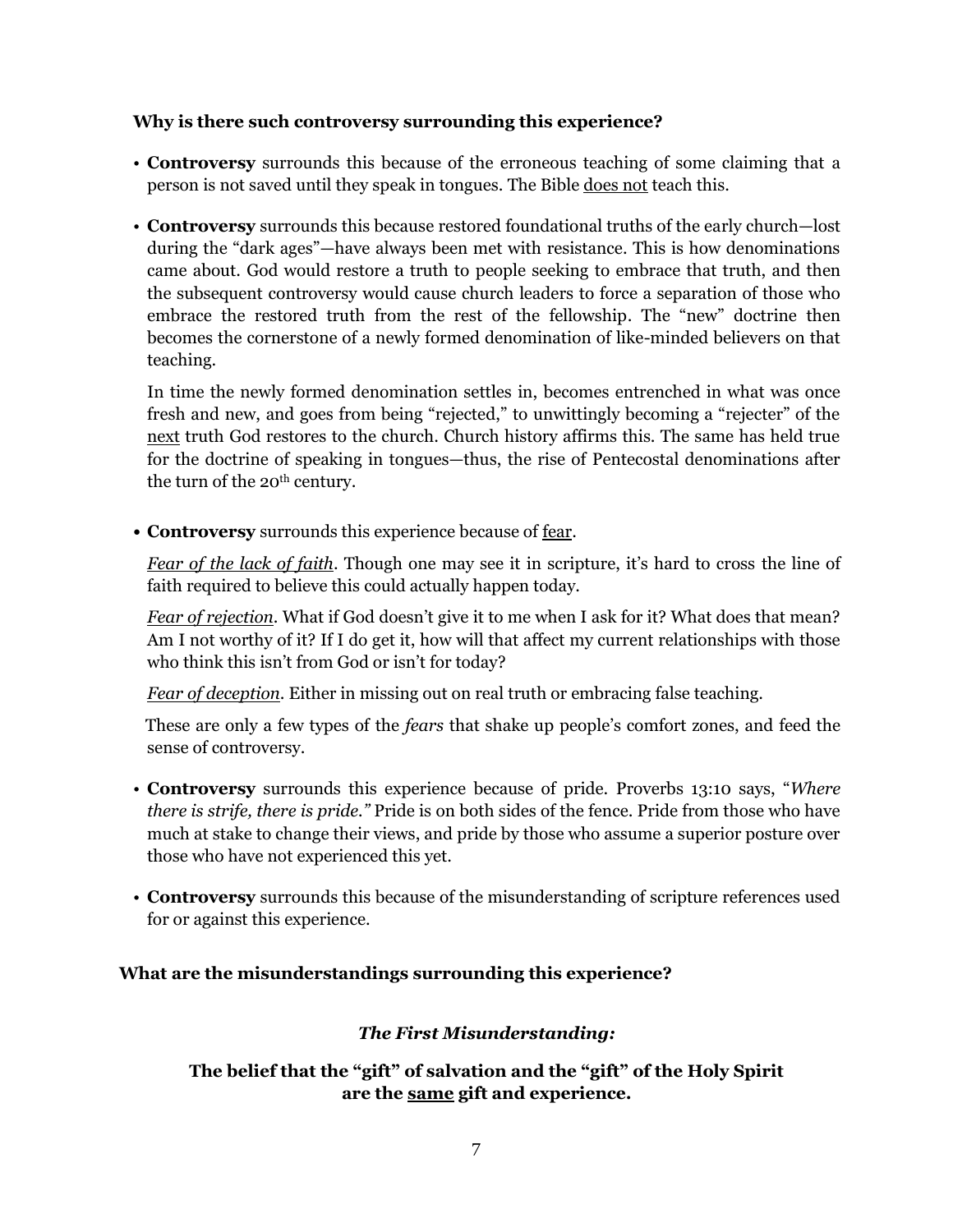The Bible demonstrates there are two separate and distinct "gifts" from God in the life of the believer—the *gift* of eternal life and the *gift* of the Holy Spirit. Note the contrasts of the two experiences below:

- Greek here for "gift" is: *charisma* Greek here for "gift" is: *dorea*
- 
- 
- 
- Receive the Holy Spirit *within* Receive the Holy Spirit *upon*
- 
- 
- 
- 

#### **The "Gift" of Eternal Life: The "Gift" of the Holy Spirit:**

- 
- *Charisma:* Romans 5:15, 16; 6:23 *Dorea:* Acts 2:38; 8:29; 10:45; 11:17
- Born of the Spirit Baptized (Filled) with the Spirit
- Born Again of the Spirit Anointed with the Spirit
	-
- Twelve Disciples (John 20:22) Disciples 47 days later (Acts 2:1-4)
- Samaritans (Acts 8:12) Samaritans days later (Acts 8:14-17)
- House of Cornelius (Acts 10:43) House of Cornelius (Acts 10:44-46)
- Ephesian disciples (Acts 19:1-2) Ephesian disciples later (Acts 19:1-6)

Until one recognizes that the scriptural pattern reveals two experiences, the confusion will remain. The misunderstanding is in the belief that one receives *all* that the Holy Spirit has for us when we're born again and no "other" experience follows. This belief is difficult to sustain in light of the above scriptures.

#### *The Second Misunderstanding***:**

# **The belief that the evidence of tongues for Spirit Baptism does not apply to everyone and could be one of many of the spiritual "gifts" in 1 Corinthians 12.**

This belief exists because of a mistaken interpretation of 1 Corinthians 12:29-30, which reads: *"Are all apostles? Are all prophets? Are all teachers? Do all work miracles? Do all have gifts of healing? Do all speak in tongues? Do all interpret?"* The obvious answer is "no." But is this *speaking in tongues* referring to the speaking in tongues recurring in Acts? The answer is, no. So let's take a look at the difference. In the book of Acts, the consistent pattern of the **evidence** accompanying the Baptism (Gift) of the Holy Spirit was clearly *speaking in tongues*:

#### *Acts 2:4*

*"All of them were filled with the Holy Spirit and began to speak in other tongues."*

#### *Acts 10:44-46*

*"While Peter was still speaking these words, the Holy Spirit came on all who heard the message. The circumcised believers who had come with Peter were astonished that the gift of the Holy Spirit had been poured out even on the Gentiles. For they heard them speaking in tongues and praising God."*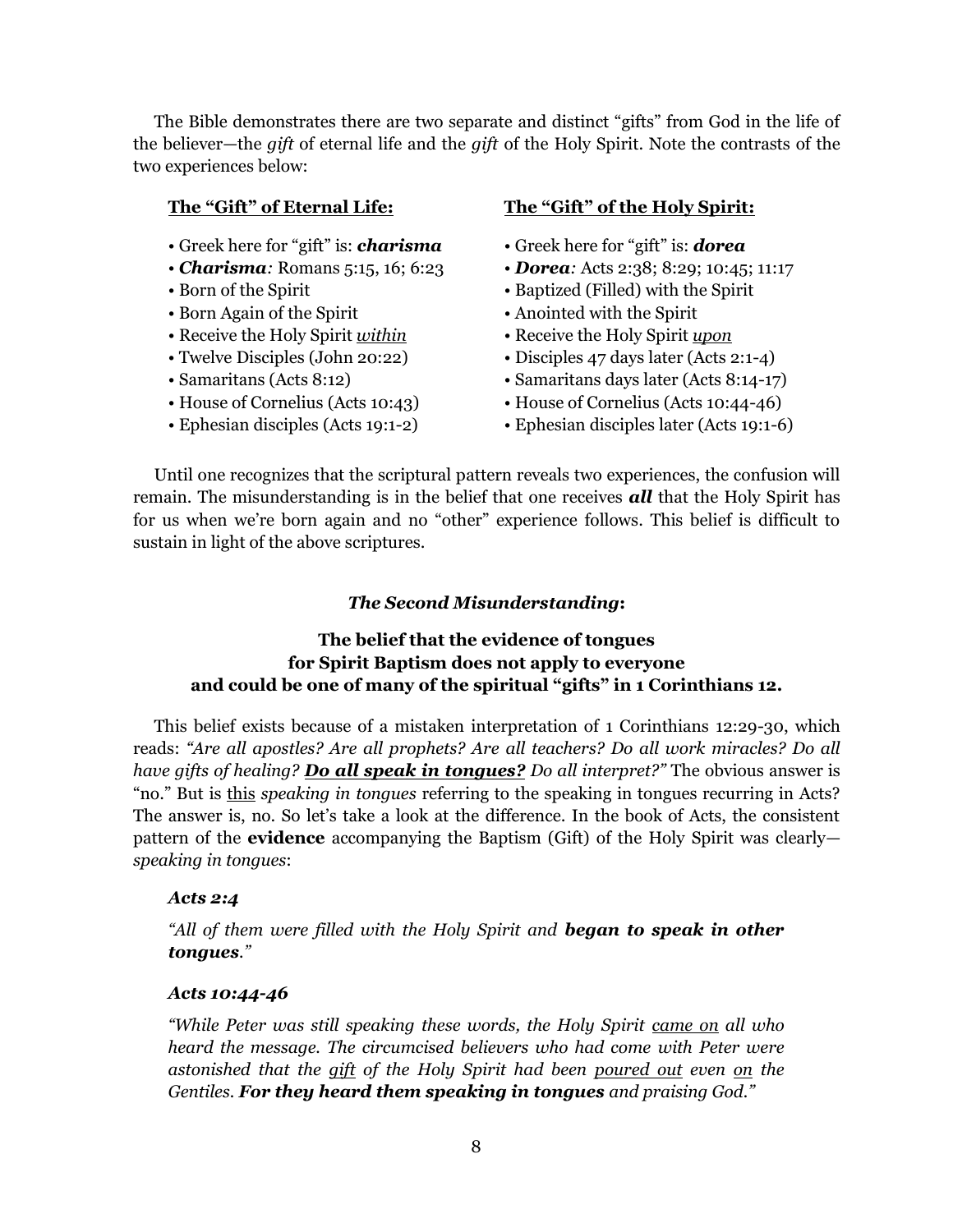#### *Acts 19:1-2, 6*

*"Paul took the road through the interior and arrived at Ephesus. There he found some disciples and asked them, 'Did you receive the [gift of] Holy Spirit when you believed?' They answered, 'No, we have not even heard that there is a Holy Spirit.' … When Paul placed his hands on them, the Holy Spirit came on them, and they spoke in tongues and prophesied."*

**NOTE:** This evidence is confirmed by Jesus when he said: *"These signs will accompany those who believe: … they will speak in new tongues."*

An important point is to be made here. Tongues are NOT the gift being referred to when receiving the "gift" of the Holy Spirit. The **anointing power** itself is the gift, and tongues is simply the evidence of that—*"You will receive power when the Holy Spirit comes on you."*

When prophets, priests, and kings were anointed in the Old Testament, oil was poured **on** them. When Jesus was anointed in the Jordan, the Holy Spirit—in the form of a dove—landed **on** Him. And when the believers were anointed in the New Testament, the Holy Spirit came **on** them and they spoke in new tongues**.**

All **anointings** were accompanied with something tangible as the evidence or "sign" of their anointing. So the sign of the gift (tongues) isn't the gift, it is the *tangible* evidence that you've just been anointed and clothed with **power** from on high (Luke 24:49).

The "power" of the Holy Spirit is now available to us in the nine gifts of the Spirit. This is why it shows some recipients prophesying **after** they spoke in tongues, not before (Acts 19:6).

**IN THE OLD TESTAMENT**, the power to do what **kings** were anointed to do came **after** the <u>oil</u> (the tangible evidence) was poured <u>on</u> them:

#### *1 Samuel 10:1, 6*

*"Then Samuel took a flask of olive oil and poured it on Saul's head and kissed him, saying, 'Has not the LORD anointed you ruler over his inheritance? ... The Spirit of the LORD will come powerfully upon you [Saul], and you will prophesy with them.'"*

#### *1 Samuel 16:13*

*"So Samuel took the horn of oil and anointed him [David] in the presence of his brothers, and from that day on the Spirit of the LORD came powerfully upon David."*

**IN THE NEW TESTAMENT,** Jesus was anointed to operate in power **after** the dove (the tangible evidence) landed on Him.

## *Luke 3:21-22; 4:1, 14, 18*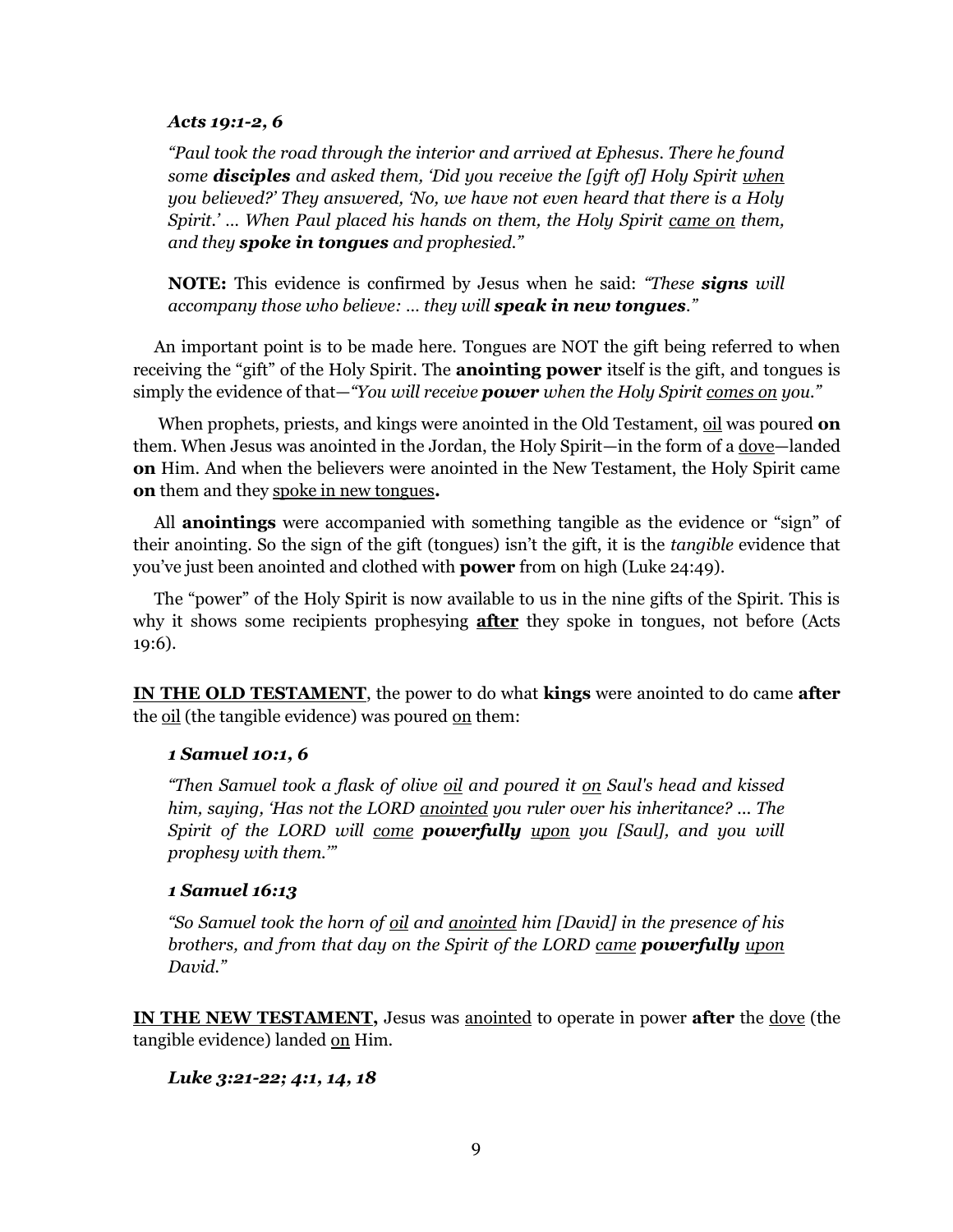*"And as he [Jesus] was praying, heaven was opened and the Holy Spirit descended on him in bodily form like a dove. … Jesus, full of the Holy Spirit, left the Jordan …. Jesus returned to Galilee in the power of the Spirit …. 'The Spirit of the Lord is on me [Jesus], because he has anointed me.'"*

# *John 2:11*

*"What Jesus did here in Cana of Galilee [water to wine] was the first of the signs [after his anointing] through which he revealed his glory; and the disciples believed in him."* 

## *Acts 10:38*

*"God anointed Jesus of Nazareth with the Holy Spirit and power, and how he went around doing good and healing all who were under the power of the devil."*

**IN THE NEW TESTAMENT**, the believers were anointed to operate in power in the gifts of the Spirit **after** the Holy Spirit came on them with speaking in tongues (the tangible evidence).

# *Acts 1:8*

*"You will receive power when the Holy Spirit comes on you."*

# *Acts 19:6*

*"When Paul placed his hands on them [Ephesian disciples], the Holy Spirit came on them, and they spoke in tongues and prophesied [the gift of prophecy]."* 

# **Thus the pattern:**

Anointing + Tangible Sign = **power** to operate in the gifts of the Spirit.

A diligent study of the book of Acts will reveal that any and all believers who operated in any of the spiritual gifts listed in 1 Corinthians 12, did so **after** they were anointed with the Holy Spirit with the evidence of speaking in tongues. This is where the confusion lies and needs to be clarified. The "gift of tongues" in 1 Corinthians 12 is not referring to the tongues found as a "sign" in the book of Acts. There is a difference. Please note below:

The "tongues" received as a **sign** of the Baptism (Gift) of the Holy Spirit is a private language used to "edify" the **believer** at any time he or she chooses:

# *1 Corinthians 14:2-4*

*"For anyone who speaks in a tongue does not speak to men but to God. Indeed, no one understands them; they utter mysteries by the Spirit. … Anyone who speaks in a tongue edifies themselves."*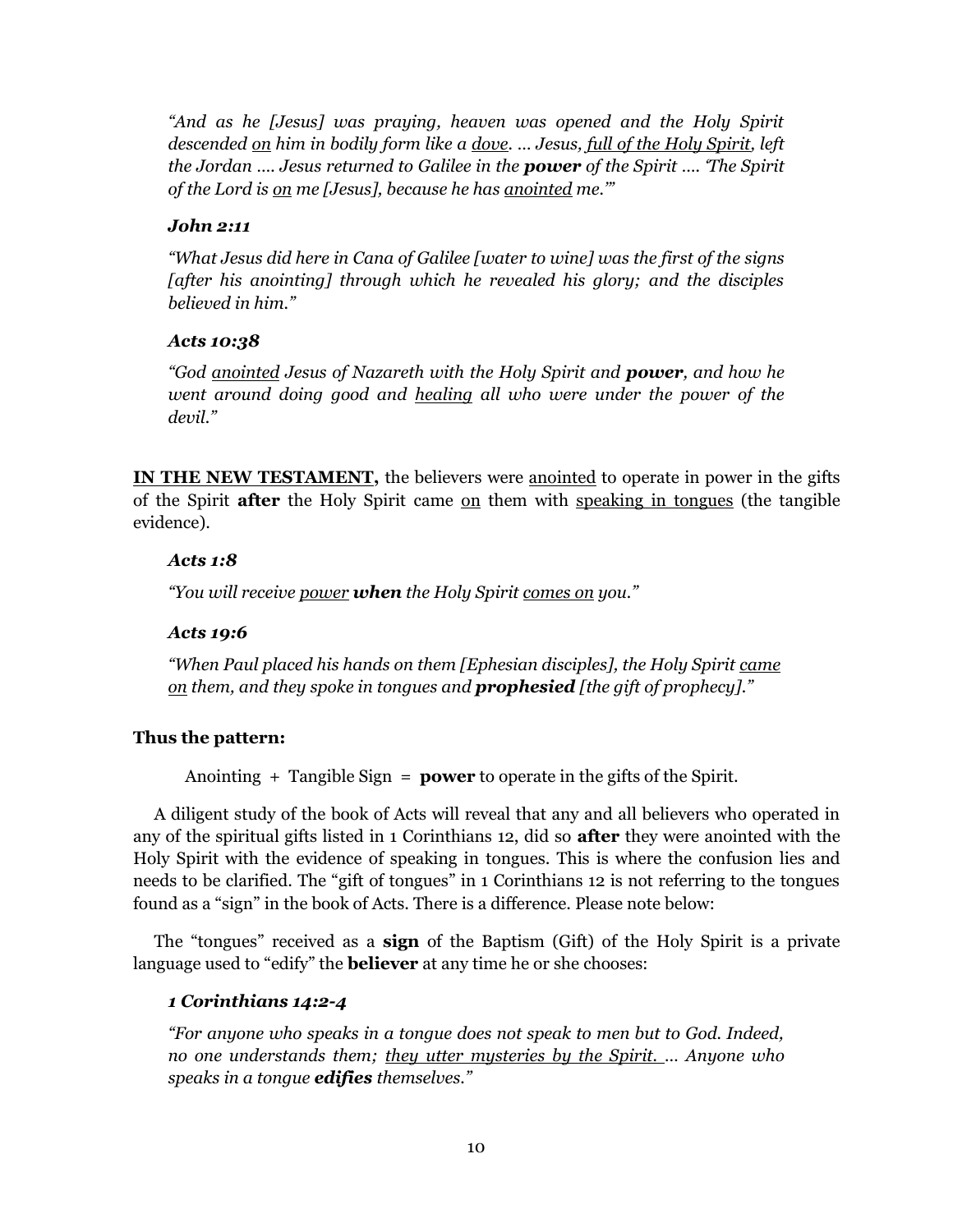# *1 Corinthians 14:14-16*

*"For if I pray in a tongue, my spirit prays [mysteries to God], but my mind is unfruitful. So what shall I do? I will pray with my spirit [mysteries to God], but I will also pray with my understanding; I will sing with my spirit [mysteries to God], but I will also sing with my understanding."*

# *1 Corinthians 14:18*

*"I [Paul] thank God that I speak in tongues more than all of you."*

# *Romans 8:26*

*"In the same way, the Spirit helps us in our weakness. We do not know what we ought to pray for, but the Spirit himself intercedes for us through wordless groans."*

# *Jude 20*

*"But you, dear friends, by building [edifying] yourselves up in your most holy faith and praying in the Holy Spirit …."*

The "tongues" spoken in a church service setting is one of the nine spiritual gifts used to "edify" the **church** as the Holy Spirit determines.

# *1 Corinthians 12:1-2*

*"Now about the gifts of the spirit, brothers and sisters, I do not want you to be uniformed."*

## *1 Corinthians 12:7-11*

*"Now to each one the manifestation of the Spirit is given for the common good. To one there is given through the Spirit [i.e., a spiritual gift] the message of wisdom, to another the message of knowledge by means of the same Spirit, to another faith by the same Spirit, to another gifts of healing by that one Spirit, to another miraculous powers, to another prophecy, to another distinguishing between spirits, to another speaking in different kinds of tongues, and to still another the interpretation of tongues. All these are the work of one and the same Spirit, and he distributes them to each one, just as he [the Holy Spirit] determines."*

# *1 Corinthians 12:30*

*"Do all have gifts of healing? Do all speak in tongues? Do all interpret?"*

# *1 Corinthians 14:5*

*"I would like every one of you to speak in tongues, but I would rather have you prophesy. The one who prophesies is greater than one who speaks in tongues, unless someone interprets, so that the church may be edified."*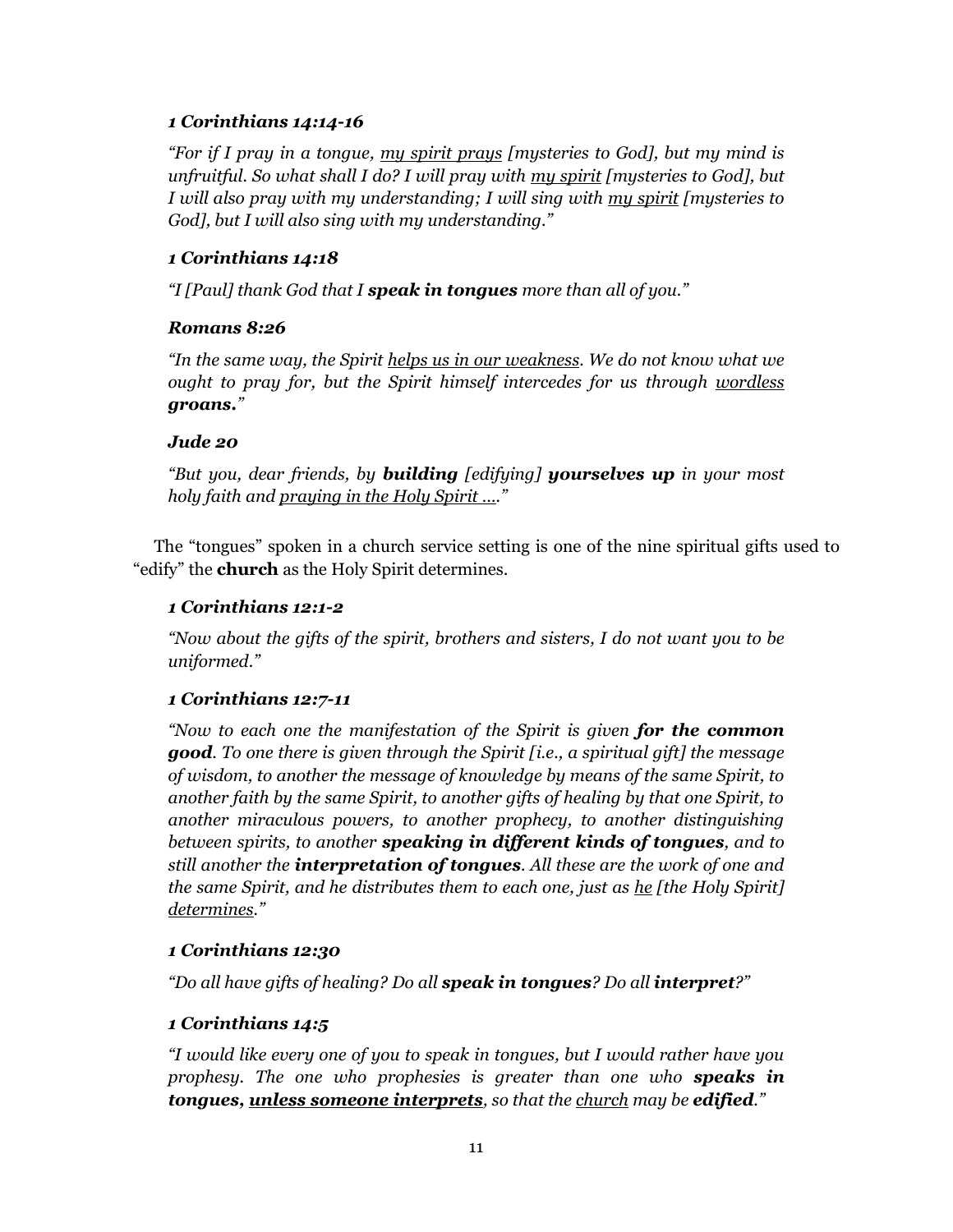#### *1 Corinthians 14:12*

*"Since you are eager for gifts of the spirit, try to excel in those that build up [edify] the church."*

#### *1 Corinthians 14:26-28*

*"What then shall we say, brothers and sisters? When you come together, each of you has a hymn, or a word of instruction, a revelation, a tongue or an interpretation. Everything must be done so that the church may be built up. If anyone speaks in a tongue, two—or at the most three—should speak, one at a time, and someone must interpret. If there is no interpreter, the speaker should keep quiet in the church and speak [in tongues] to himself and God."*

## *1 Corinthians 14:39-40*

*"Therefore, my brothers and sisters, be eager to prophesy [a spiritual gift], and do not forbid speaking in tongues [a spiritual gift, to be followed by an interpretation]. But everything should be done in a fitting and orderly way."*

Please note that when a person is baptized (anointed) with the gift (power) of the Holy Spirit, they do not receive the gift of tongues in 1 Corinthians 12 spoken in a church service, they receive a personal language of tongues as a *sign*.

Note the distinction between the personal experience and a church service—*tongues as:*

## **A SIGN** – *Mark 16:17; Acts 2:4; 19:6* **A GIFT** – *1 Corinthians 12 and 14*

- 
- 
- 
- **All** may speak at one time Only **one** may speak at a time
- All may speak in this setting Two, at the most, three may speak
- **No** interpretation is required Each tongue **must be** interpreted

Thus 1 Corinthians 12:30 is **not** referring to the "tongues" spoken when baptized in the Holy Spirit; it is referring to the spiritual gift of tongues brought forth in the church setting to be followed by the gift of interpretation. So it is out of context to use this text to teach that not everyone will speak in tongues when they're baptized in the Holy Spirit. What is more legitimate to teach is that not everyone who speaks in tongues (their prayer language) will be led by the Holy Spirit in a church to bring a "tongue," followed by an interpretation.

Is every spirit-filled believer who speaks in English going to bring forth a prophecy? No. Is every spirit-filled believer who speaks in a "prayer language" going to bring forth a tongue in the service? No. Two—or at the most—three. This is what 1 Corinthians 12:30 is speaking about.

## *The Third Misunderstanding***:**

**The belief that speaking in tongues has ceased and is no longer for today.**